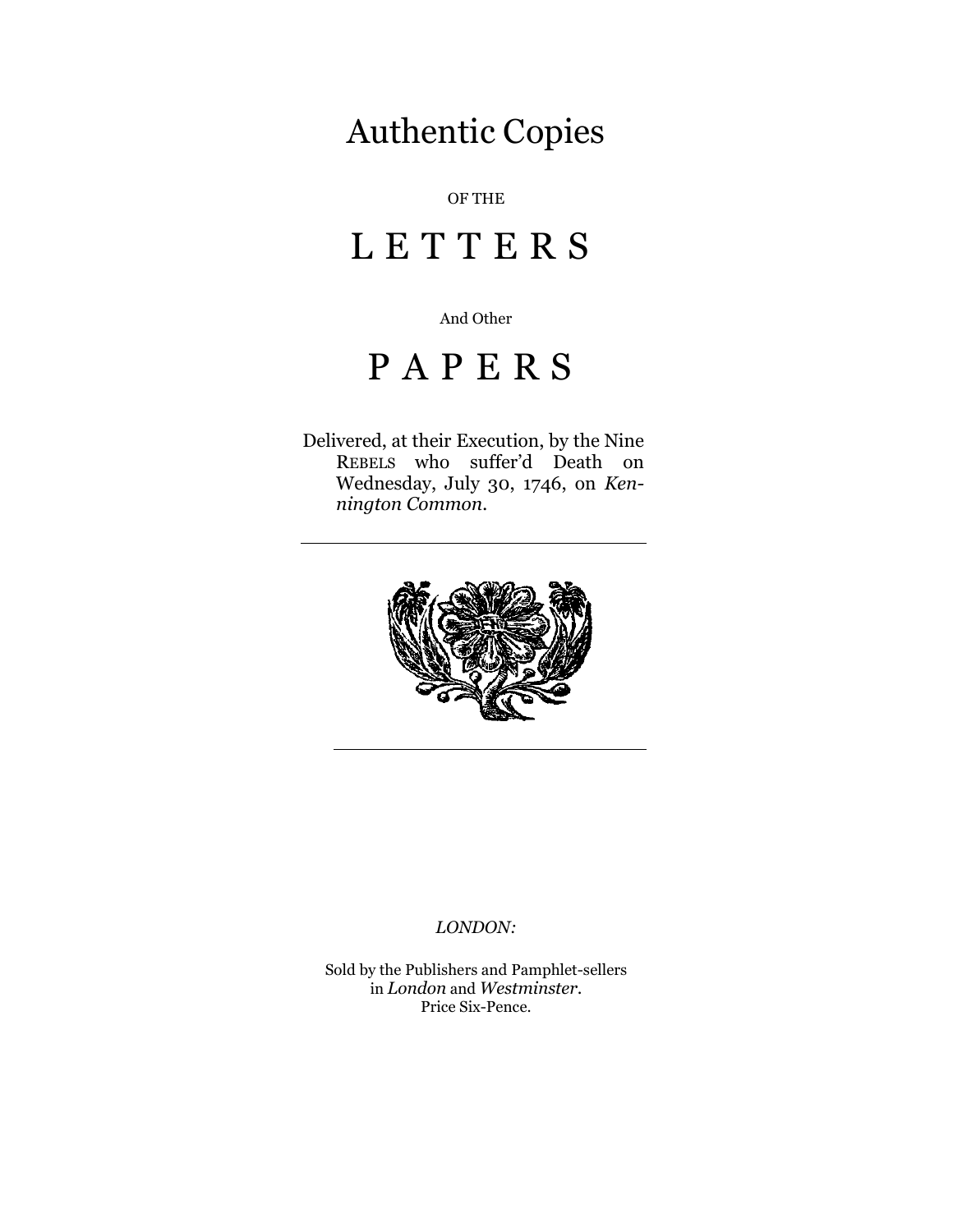

The following was delivered to the Sh—ff by Colonel *Townley,* Colonel of the *Manchester* Regiment*,* and Governor of the City of *Carlisle* for the Rebels*;*  it was superscribed to the honourable Capt*. C——re.*

### DEAR SIR



OD knows whether this will ever come to your Hands, though I have a solemn Promise from one whom I can trust,

if any Confidence may be placed in Man. I promised to write to you the last Thing I did meerly regarding this World, and I thank God that I have I have still Fortitude and Presence of Mind left to discharge this Obligation.

Be assured, dear Friend, that I die full of Gratitude for the Pains you have taken to save my life, and I do believe that if any private Man could have succeeded, it would have been you only.—But who can withstand the Decrees of Providence?— To-morrow I die, and hope to make my Exit in a Manner becoming a Christian and a Soldier. The Vulgar look upon the Death I am to die as ignominious and shameful in all Cases; but I think otherwise, and hope my unfortunate End will not be the Occasion of any Scandal to my Family. The Manner in which a Soldier, when taken Prisoner by his Enemies, may be treated by them, ought not in Reason to sully his Fame, or blacken his Memory. 'Tis the Cause only for which a Man suffers, that can derive either Honour or Infamy to his Name, and not the Manner in which his Enemies may please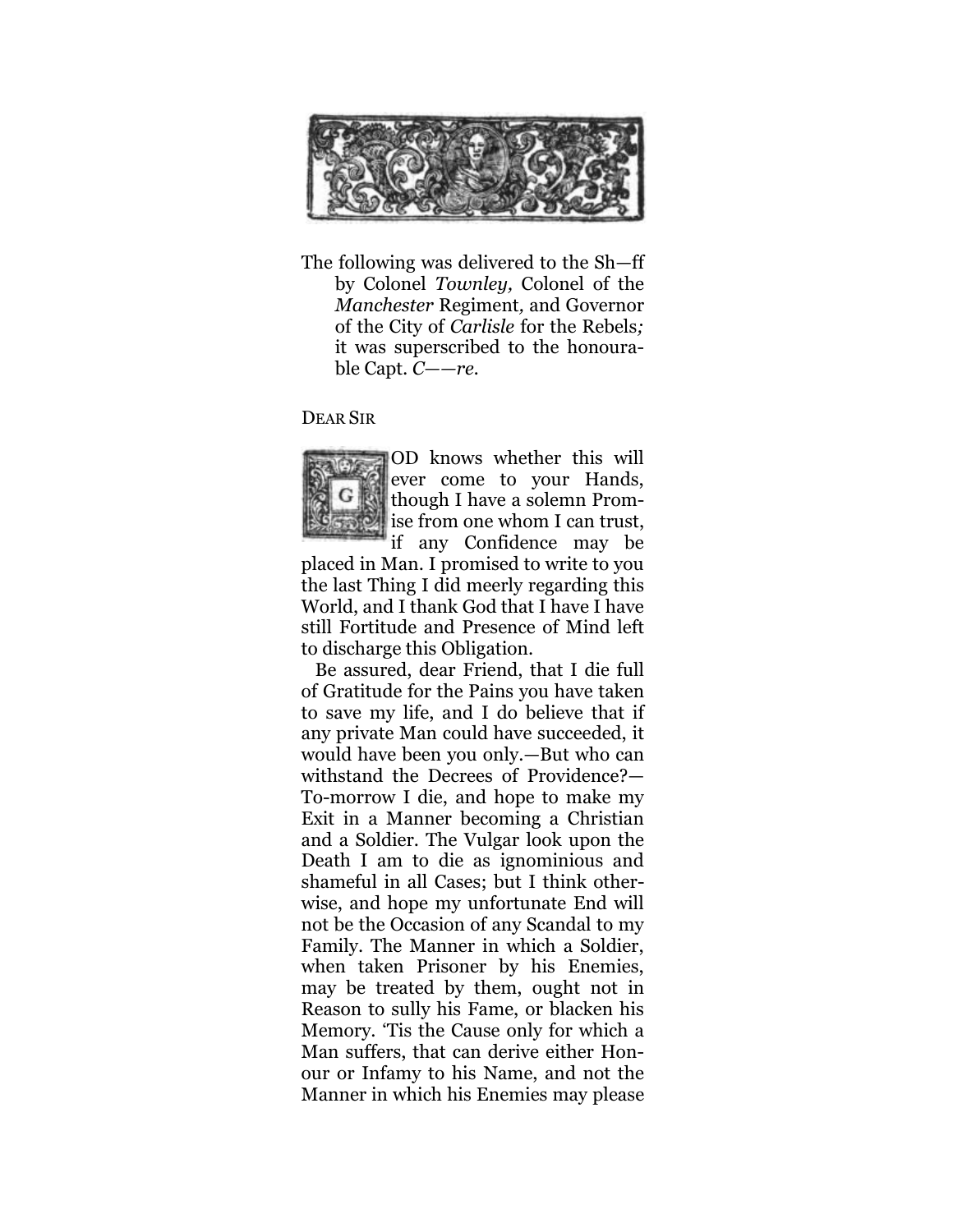to punish him. If a Man voluntarily does a shameful Deed, then Shame be to him; my Death is not my voluntary Choice, I cannot help my being sentenc'd to the Gallows, I am in the Power of those who may force me out of the World in what Manner they think proper; but they can neither stamp Honour or Dishonour on any Memory, my own Actions only can do that. Many of the blessed Saints and Martyrs have been put to the same Kinds of Death by which the vilest Criminals were punish'd; but from hence no Scandal hath been derived to Christianity, nor would any Man be asham'd to own one of such Saints or Martyrs as his Ancestor in a direct Line. No ignominious Circumstances were omitted, they suffer'd every Thing that their Persecutors accounted scandalous, yet neither the Sufferers nor their Friends were ashamed on that account: Nay, it was Matter of Glory to the Persecuted, and he was accounted happy who was honour'd with the Crown of Martyrdom. Our blessed Lord and Saviour was put to the most ignominious Death that the *Jewish* Laws could Sentence him to; but I hope no one that ever belonged to *Christ* thought himself scandalized on this Account.—I do not intend to put myself on a level with any of the blessed Saints or Martyrs; no, God forbid that I should presume to number myself with the lowest of them; all I aim at is only this Inference, *viz.* that the Punishment inflicted on me is no Scandal either to my Self or Friends, being only an accidental Thing, the Effect of my Enemies happening to be more powerful than my Friends. My dying the Death of the most atrocious Criminal reflects no more Dishonour upon me than my dying in Peace and in the highest Honours to which a Subject can be raised, would have added to my honest Fame: I say this on a Supposition that my Friends had succeeded; for if the Cause I have embarked in be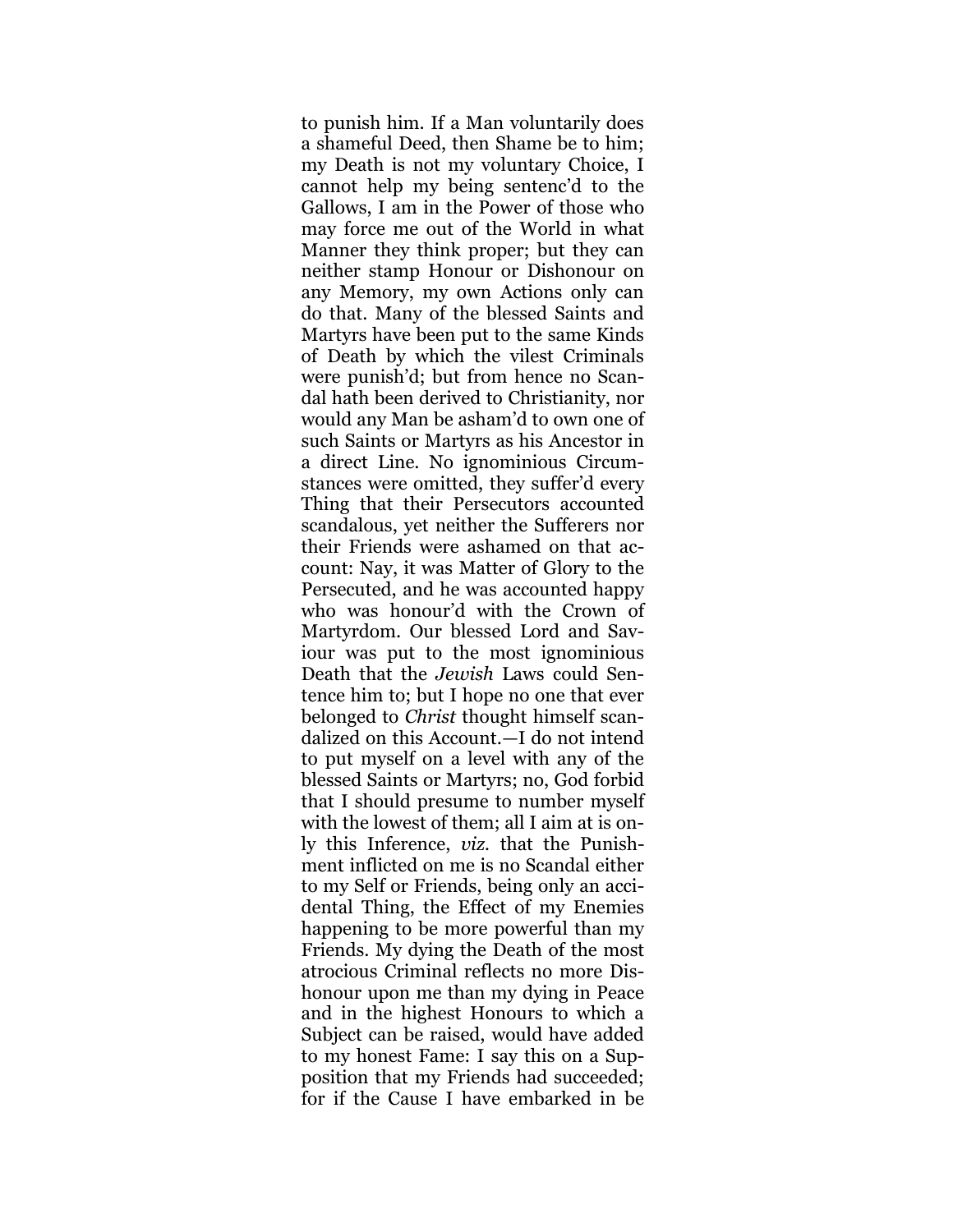bad, I should have merited no less Dishonour, though it prospered, than I now do dying the Death of a Traitor. If I have been a wicked Man, and by my voluntary Crimes, by Actions which I knew to be sinful against God and Man, as Highwaymen and Murderers are conscious of their own Wickedness in what they do, in such Case my Family may indeed be ashamed of me, and my Name and Memory may be branded with Infamy. But I only suffer Death on the: same Account for which many honest and honourable Men have in like Manner suffer'd before me; if I have followed the Dictates of my own Conscience, and while I thought myself engaged in an honourable Undertaking, have unhappily wrought my own Ruin, surely I am more an Object of Pity than of Abhorrence. 'Tis true the Names of Rebel and Traitor found odiously, but it should be considered that they are bestowed by opposite Parties on each other, each thinks and calls his Adversary so; and only that Party which is the most powerful is exempted from the Rigour of the Laws against Treason and Rebellion.

The Party I engag'd in was defeated, and so I am called a Rebel; had we Succeeded, I should have had a more honourable Epithet; and those who are now our Judges and Executioners, would have been Rebels and Traitors, unless they had renounced their Party: So that it does not appear, from my suffering the Death of a Traitor, that I really am such; since it might have been the Fate of the worthiest of King *George's* Adherents, who yet in so unfortunate a Circumstance would not have been a Bit the more a Traitor, than he is now, flourishing in the general Esteem of all his Countrymen.

Tho' it is Something absurd for a Man who is about to leave the World, to trouble himself on account of what may be said of him when he is gone, yet I cannot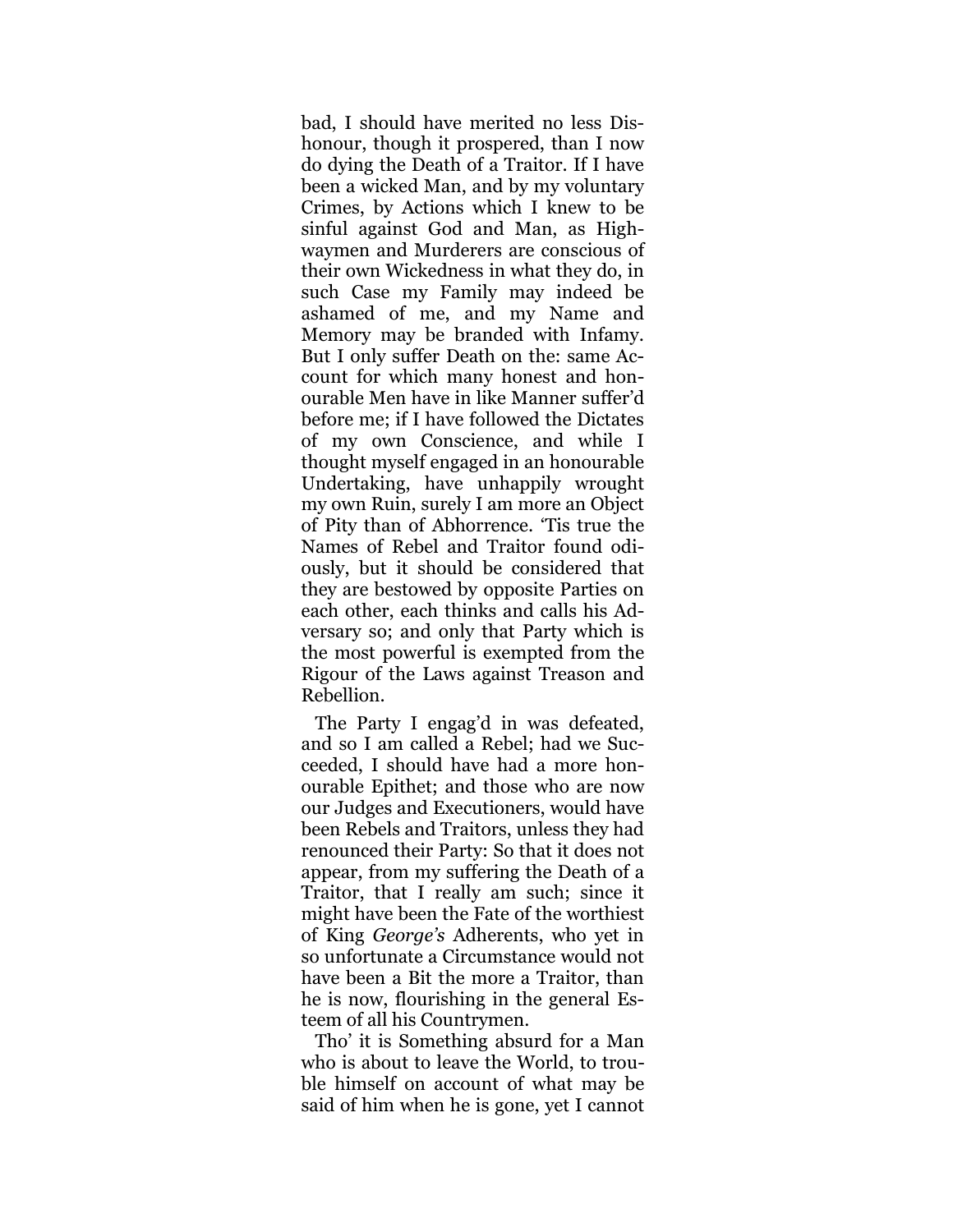help being somewhat tender of the Reputation I leave behind me. You, my worthy Friend, have known me long, are acquainted with all my Faults and Frailties, and can witness for me that I did not wantonly or wickedly seek to disturb the Peace of my Country. My Situation in Life, added to the Tendency of those Principles of Government which I imbibed in my Education, induced me to stir in the \*\*\*\*\*\*\*\*\*'s Behalf: I had no particular Aversion to the present Government.

*England* was always dear to me; I took no Pleasure in disturbing her Peace; and could the Pretensions of that Family in the Service of which I have been so unfortunately engaged, have been prosecuted any other Way than by Violence and Bloodshed, I should gladly have let my Sword grow rusty in its Scabbard, or have employ'd it in some other Service; any War would have been more welcome to me than a civil War. My Inclinations never led me to a Military Life, my own and my Family Misfortunes drove me to it. Being forced into *France* eighteen Years ago, I had there no Prospect of living but by my Sword, I obtained a Commission from the *French* King, and I served him faithfully till the Year 1743, without ever entertaining the least thought to the prejudice of the House of *Hanover.* After my Return into *England*, I lived quietly in *Lancashire*, till the unhappy Invasion of those Parts by the Forces from *Scotland*. With these it was my Misfortune to join; a new Commission from the *French* King was put into my Hands, and I thought I did right in accepting it. I knew indeed that by this I incurred the Penalties of the Laws of *England,* made since the Expulsion of the *Stuarts*, from the Throne of that Kingdom; but I consider'd these Laws as forced upon great Part of the Nation, as arbitrarily procured, and unjustly supported; I also knew they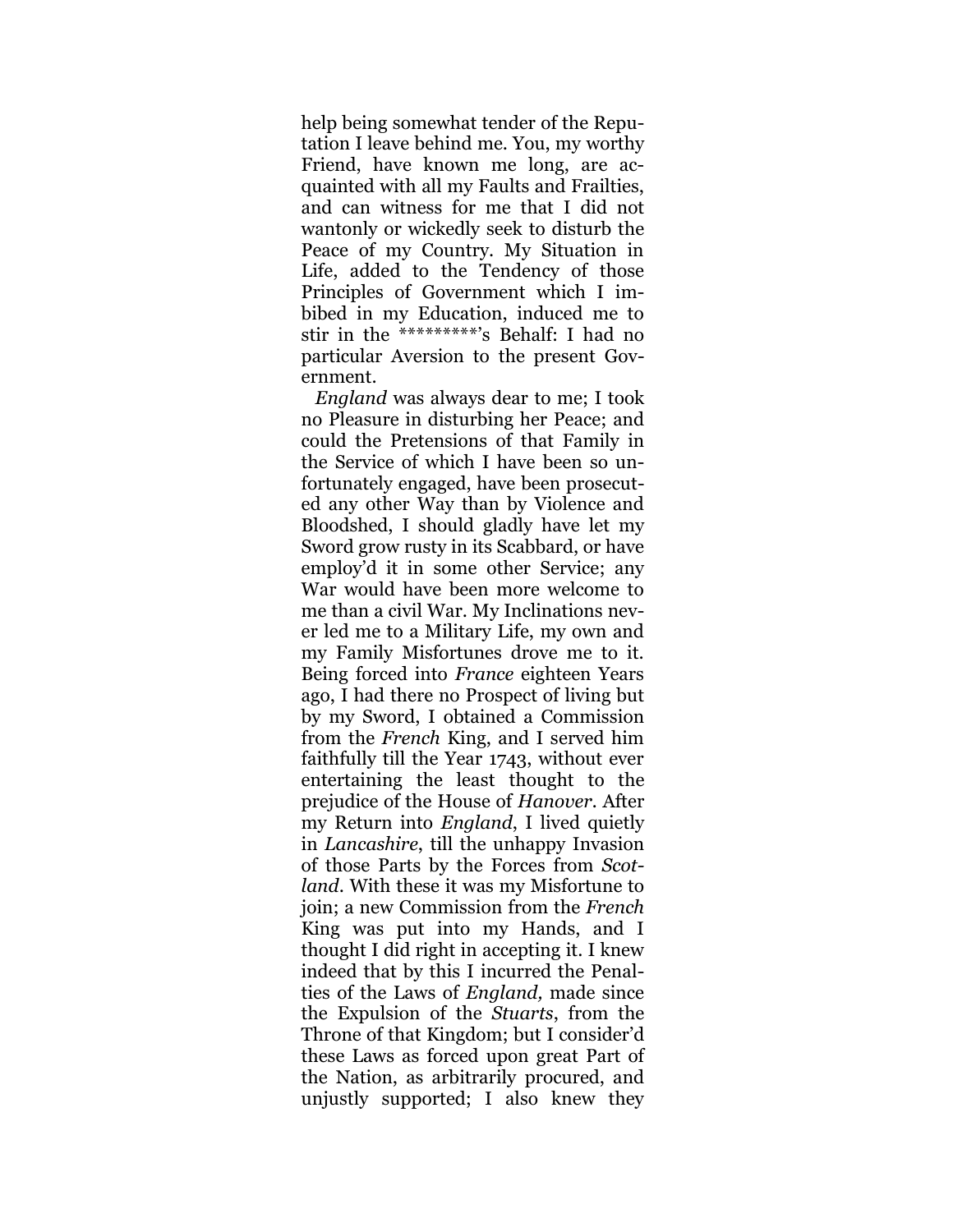would be totally annulled if we succeeded, and I believed that if we failed, and I perished in t:he Field, or on a Gibbet, the Laws of God would not condemn me for taking Arms in Support of a Family which I thought it my Duty as well as my Interest to support.

Having openly joined the \*\*\*\*\*\*\*\*\*, I promoted the Cause with all my Power, and surely no honest Man will blame me for being Zealous for my Party. I raised about 120 Men in *Lancashire*, these being formed into a Regiment to be encreased as we could;, I was appointed Colonel thereof; and I call God to witness that I never compel'd, or offered to compel any Man to enlist under me, as some have, falsly reported, if I am truly informed. During our whole March from *Manchester* to *Derby,* and from thence back to *Carlisle*, I never willingly wronged, or caused any Man to be wronged of the Value of one Shilling nor was it at all agreeable to me that the Necessities of our Party obliged the Leaders to take any Thing by Violence. The Government of *Carlisle* was a Trust I did not solicit. I knew that was a desperate Expedient to retard the Pursuit of our Enemies, and that those left in Garrison there, could not possibly avoid being cut to Pieces in the Place, or submitting to the Conquerors, from whom we had no Reason to expect the least Mercy. However I readily accepted that Command, tho' I foresaw my Fate, but was willing to sacrifice my Life to the Safety of my \*\*\*\*\*\*\*\* and his Friends. Had I refused the dangerous Post, another would have accepted it, and I in that Case have been deemed a Coward, an Epithet which no one I believe ever yet tack'd to my Name. I would have defended the City to the last Extremity, but Colonel *Hamilton*, God forgive him, counter-wrought my Resolutions, and giving up the Citadel, forced me also to Surrender the Town.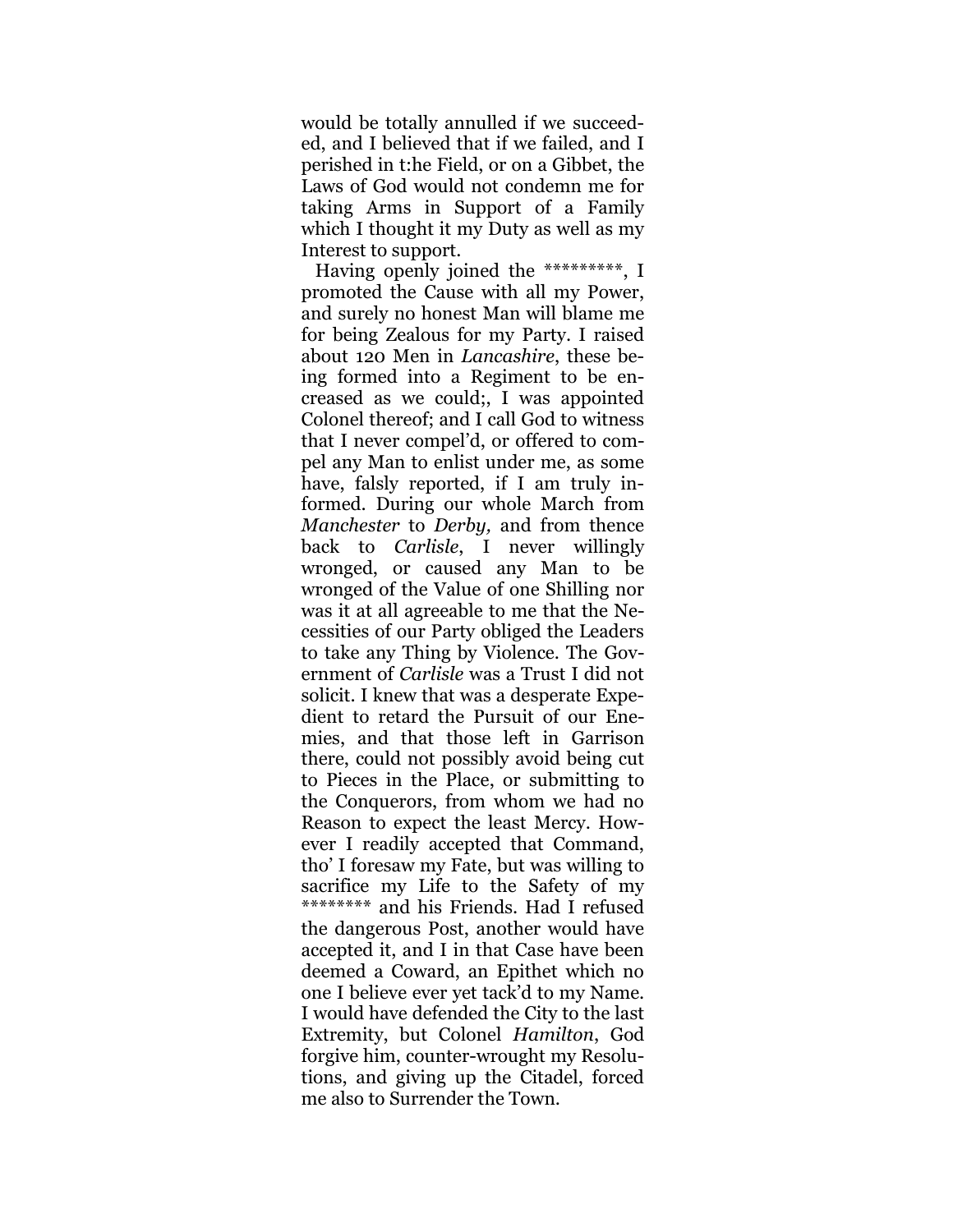And now, dear *C*——, having said what I think necessary in my own Behalf, for the Satisfaction of my Friends, I will bid you adieu.—Adieu to the whole World, and to all Thoughts of every Thing in it. If there be any Person whom I have ever injur'd, I heartily beg their Pardon; and I beg of God to forgive all the original Authors of this my woeful End, by the Wrongs done to my Family. But blessed be the divine Providence which hath permitted this Misfortune to befall me. He that gave me Life, may deprive me of it in what Manner he seeth proper, Blessed be the Hour in which I shall quit this World: An unfortunate World hath it been to me. But when I consider it as a necessary Introduction to the happier World to come, I am thankful for all Things; and by so much the more as I have suffer'd here, the more do I hope for a better Lot hereafter,—Adieu once more, my last best Friend, Adieu! e'er thou wilt see this, I shall be launched into Eternity, and, I trust, into eternal Joy, through the Merits and Mediation of my dear Saviour Jesus Christ. In the Profession of that Religion instituted by him I die, humbly acknowledging that I have not lived up to the divine Precepts contained in the holy Scriptures, but relying on the infinite Mercy of God for Pardon, beseeching him to receive my Soul into the blessed Mansions of his glorious and immortal Kingdom.

*Francis Townley*.

From *my* Prison in *Southwark*, *July 28th* 1746.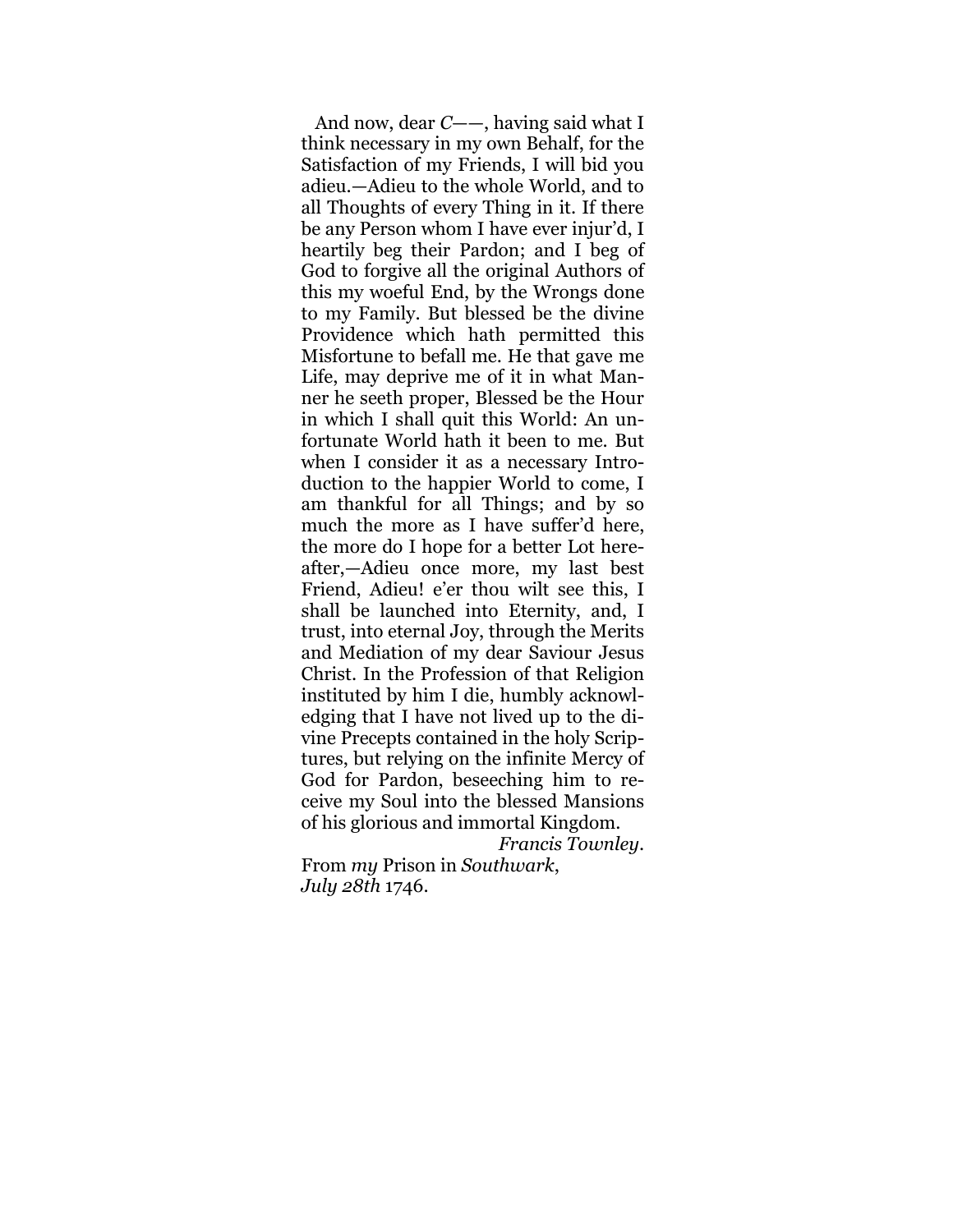#### ዹ፞ጙ<del>ኯ፞ኯ፞ኯኯኯኯኯኯኯኯኯኯኯኯኯኯኯኯኯኯኯኯኯኯኯ</del>ኯኯኯኯኯኯኯኯ<del>ኯ</del>

#### *Deliver'd by Councellor* Thomas David *Morgan of* Derby*.*

#### *Southwark*, *July 27th* 1746.

S I am now infallibly going out of the  $A^{S I \text{ am now infallibly going out of the}}$ myself to employ the short Remainder of my Time in preparing for another State, than in any Concerns meerly, relating to his Life, All I had to say in extenuation of the Crime for which I die, I said at my Trial, and it availed me nothing: But I am now going to appear before a higher, an unerring Tribunal, where I hope to find more Mercy than I have found here.

However, as I have been unfortunate enough to have but too, many Enemies in the World, and as many of them, meanly triumphing over an unfortunate Man, have taken great Pains to blacken my Character, I Will leave behind me a short Testimony of myself, to the Truth of which I believe no impartial Person can object.

I never in my Life, before the late unhappy Arrival of the \*\*\*\*\* Troops at *Derby,* formed the least Design against the present Government; nor had I ever been engaged in that rash Undertaking, had my personal Affairs been more to my Liking. I now see the Folly of the Course I took to better them, and have sincerely repented of my Error, declaring, on the Word of a dying Man, that had it pleased his Majesty to have rescued my Life from the Severity of the Law, I should for the future have been a very peaceable Subject, at least this is what I firmly believe at this Time. Nevertheless I own that my Notions of Government have ever led me to believe the *Stuart's*Family unjustly deprived of the Crown of *Great-Britain.* I was never ashamed to assert the Doctrine of hereditary indefeasible Right, when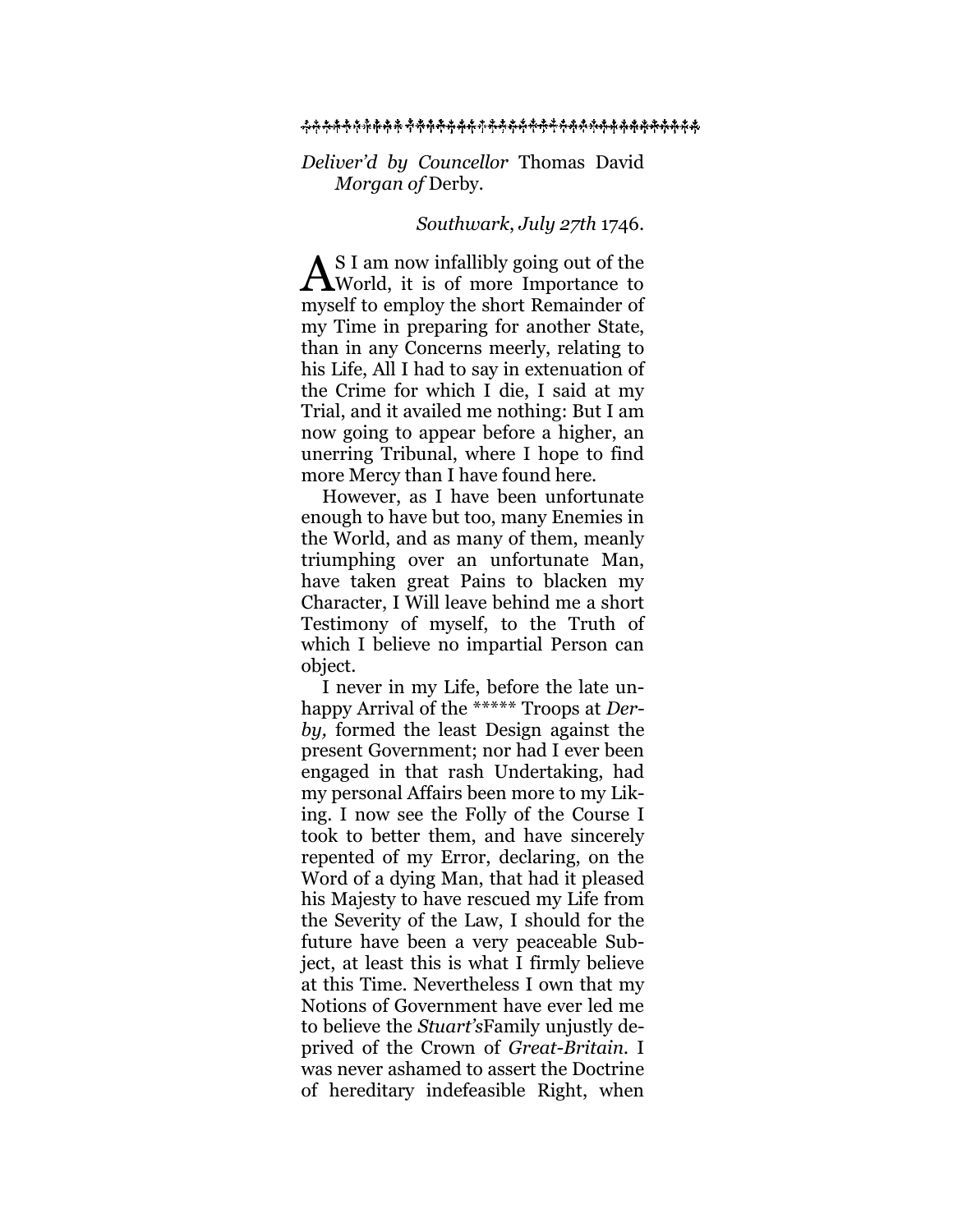ever I saw Occasion, and if ever I declin'd to avow my Principles, it was purely out of self-preservation, and a prudent Regard to my own Interest and Comfort in Life, I was unconscious of any Guilt in the Sight of God, when I joined the Enemies of the House of *Hanover*, and tho' for my own Sake I am sorry I embarked in such a Cause, I am not ashamed of it. Many honourable Persons have embarked in it likewise, many I foresee will also suffer for it; and if we are all in Error, God who punisheth only for conscious Wickedness, will I hope forgive us.

I ever esteemed his present Majesty, and if the House of *Stuart* was extinct, would rather acknowledge him for King of *England,* than any other Prince in the World. His Justice, Moderation, Bravery and Clemency are universally confess'd, even by his most inveterate Enemies. However I will to the last maintain that hereditary Right ought to supersede every other Confederation. The true Heir only ought to succeed to the Throne of these Kingdoms, whatever Consequence may happen. Let Man do right, and justly, and trust to God for the Consequences.

'Till this Day I was not without some Hopes that the peculiar Lenity of the Government would have been extended towards me, tho' I did put the Court of Justice to some Trouble at my Trial. A Man's Life is dear to him, and he that is drowning will catch at the smallest Blade of Grass for Safety. But tho' it has not pleased his Majesty to mitigate the Severity of my Sentence, I do not bear the least Resentment against his Person, nor towards any one living. I die an unworthy Member of the Church of *England.* I confess I have highly dishonour'd the Majesty of God and the Christian Religion, by my many and grievous Sins. I have indeed been a very unhappy Mortal from my very Childhood; and am conscious that my Misconduct hath procured me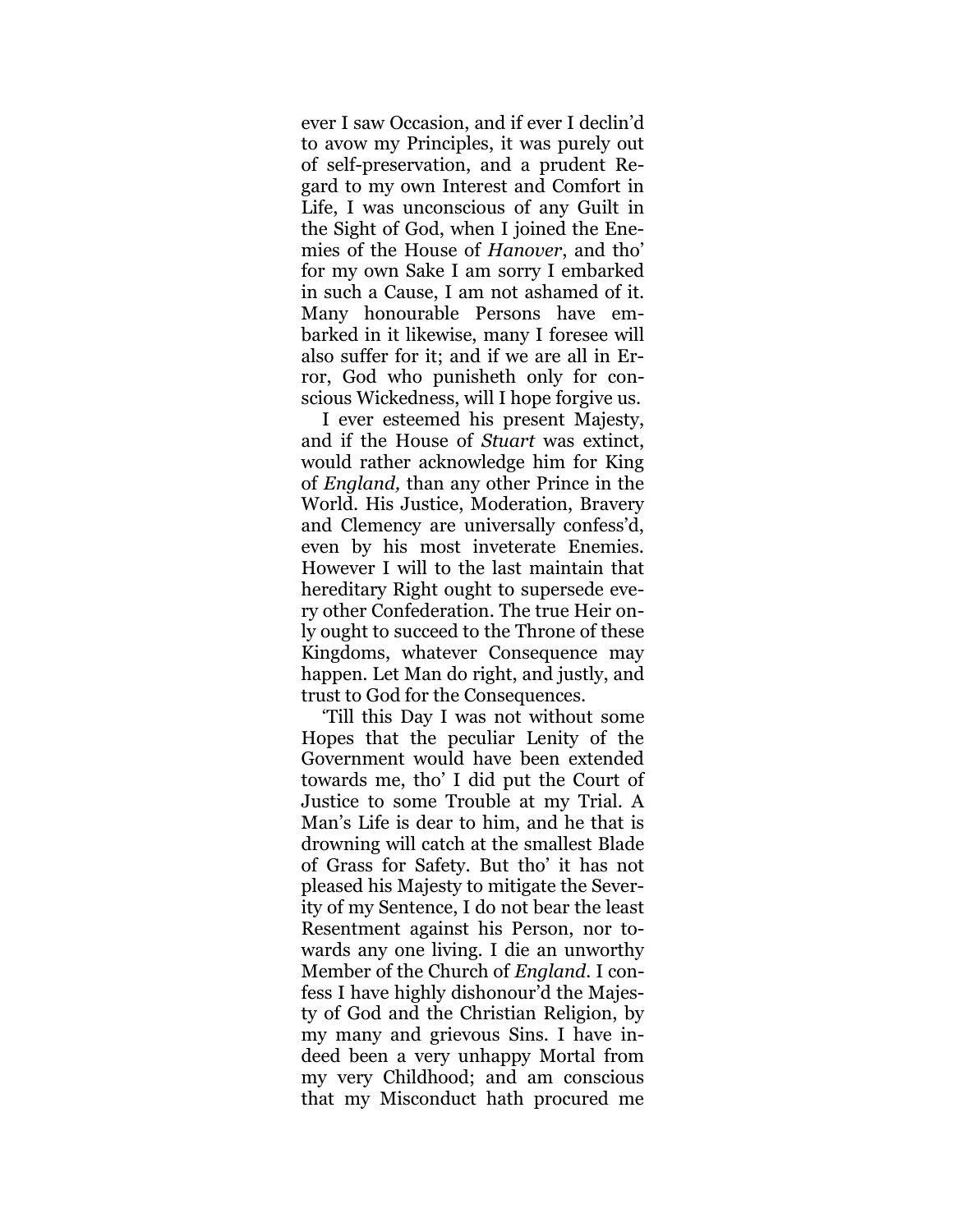many ill-willers. I believe I shall leave few Friends behind me, to defend that Flood of Censure which is ever cast on those who are manifestly the Authors of their own Misfortunes. But I hope for the Mercy of Almighty God, who has promis'd Forgivness to repenting Sinners.

*T. D. Morgan*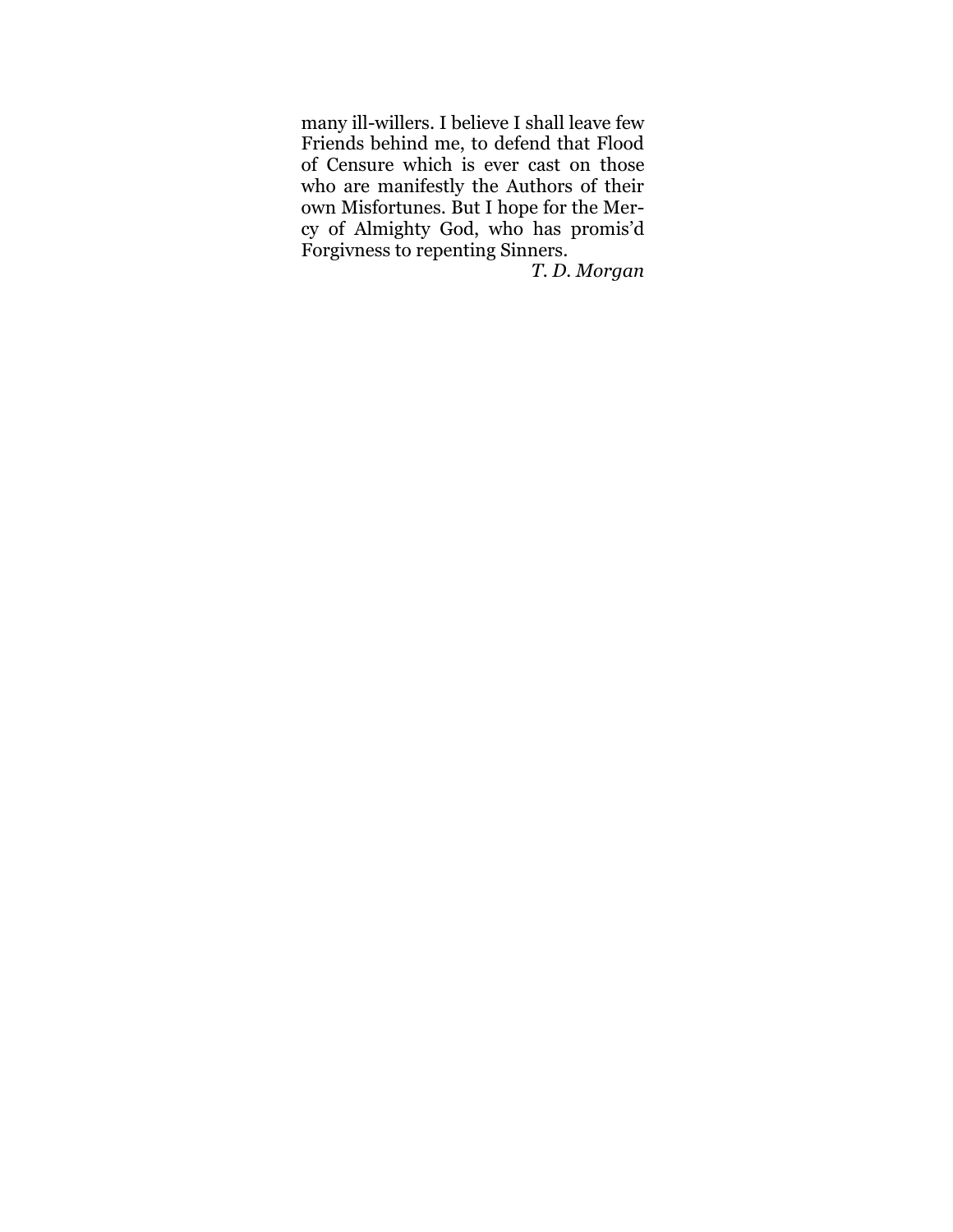*Extract of a Paper sign'd by Mr.* George Fletcher, *who desired it might be communicated to his Friends, dated July* 29th. 1746.

**T**Am, thanks to the infinite Goodness of I Am, thanks to the infinite Goodness of<br>God, thoroughly prepared for another World. I now abhor the mad Enterprize I was engaged in, and shudder at the Thoughts of what I have seen and done. My Conversion I owe to the kind Assistance of the good Mr. *D—*——, whom Heaven reward for the Christian Pains he has taken for my eternal Welfare. I solemnly renounce the narrow Notions which have brought me to this shameful End. I now abhor and despise the slavish Principles of Hereditary indefeasible Right in the Government of the State. Principles which I never understood, but blindly obey'd, tenaciously adhering to those Prejudices of which I am too late ashamed. I have, I confess, been a grievous Sinner, and doubtless my approaching dreadful End is the just Judgment of Heaven upon me for my private Sins: O! my God! what a thoughtless wicked Wretch have I been? My Neglect of the most essential Duties of Religion lies heavy upon me; all my Immoralities now stare me in the Face, and tell me they have brought me to the Gallows. But, blessed be the God of Mercy, I sincerely repent, and tho' terrible hath been, my Despair, am at length comforted; and doubt not, through the gracious Mediation of *Christ*, to obtain Forgiveness. Happy hath it been for me that the equitable Laws of my Country, against which I have so wickedly rebell'd, have allowed me Time for Repentance; My Peace I hope is made with Heaven, and sealed there; in humble Confidence of which I bequeath my Soul to its Almighty and most merciful Maker

*George Fletcher*.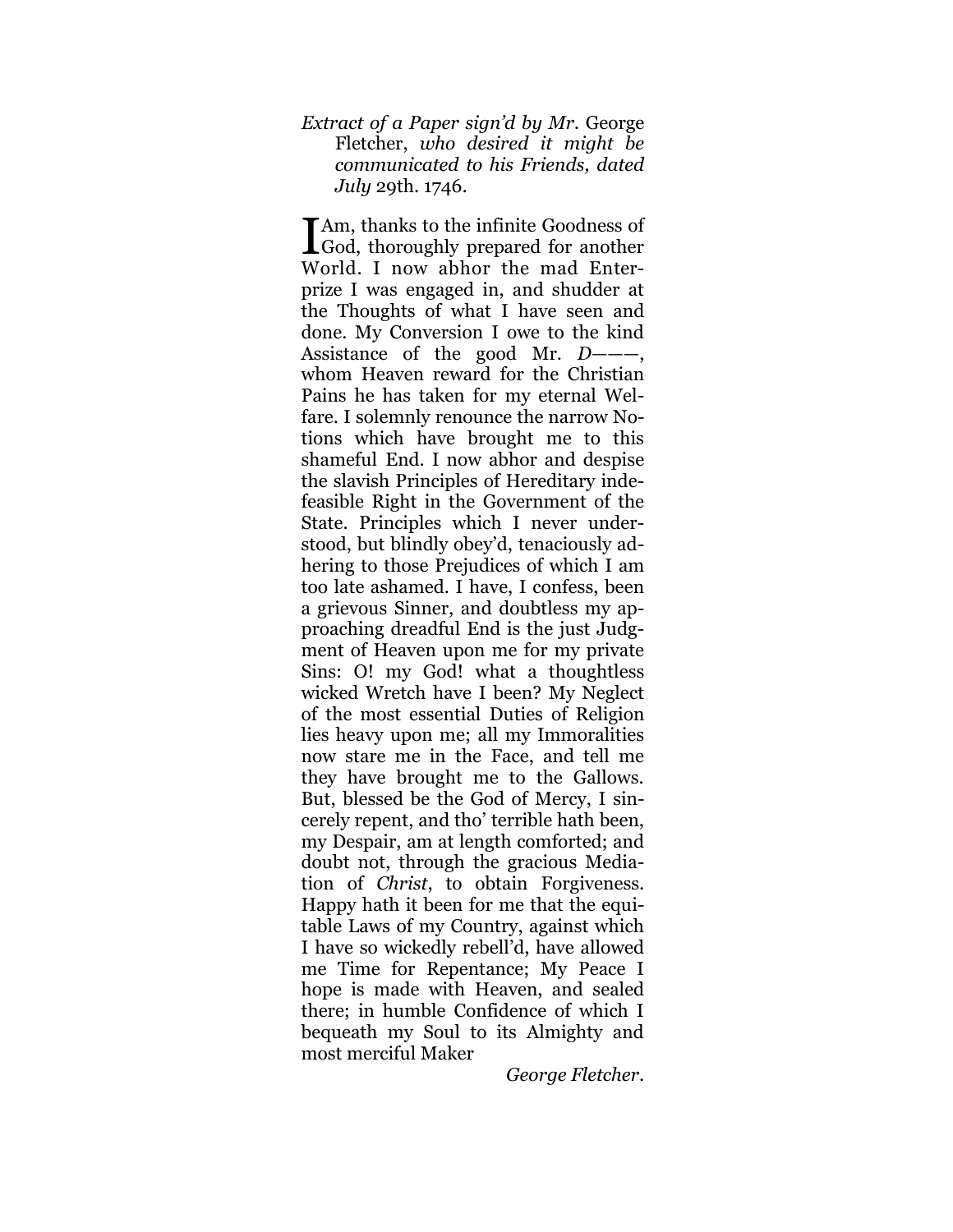#### ዹ<del>ጙ፞ቚቚቚቚቚቚቚቚቚቚቚቚቚቚቚቚቚቚቚቚቚቚቚ</del>ቚቚ<del>ቚቚ</del>ቚቚቚ<del>ቚቚቚቚ</del>

*Extract of a Paper delivered by* Thomas Syddal *of* Manchester, *Barber, and Adjutant in the* Manchester *Regiment, dated* July 26, 1746.

A M going to die a Death which some I A M going to die a Death which some may think a very Shocking Thing, but I am, not asham'd of it. I should indeed have been glad to escape it by the Success of my Friends, but since we have missed our Purpose, I am not sorry to suffer in a Cause which I have ever wished to promote, or to perish in its Service. My Father died for it in 1716, and it would have been doubly agreeable to me, had the late Attempt succeeded to my Wish; for then both the *\* \* \* \** for whom I lose my Life had recovered his Rights, and my Father's Death had been revenged. I have been represented to the Government as an inveterate factious Zealot. My Enemies may bestow what Names they please on me, but I am not ashamed of the Zeal I have ever shown for the \*\*\*\*\*\*\*\*. It has been alledged against me, that eight Years ago, and frequently since, as Occasion presented; I have said, "That I wished not for a more honourable Death than in the Service in which I now die; and that I also wish'd my Wife and Children might all have the Honour to suffer Death in the same Cause." This I am so far from denying, that I hope to persist in the same Sentiments to the last Moment. When I engaged in this last Attempt, I was far from being over confident of Success, but resolving to contribute what Assistance lay in my Power, I freely abandon'd a good Shop and full Business, to follow the Fortune of a \* \* \* \* for whole Interest I also joyfully hazarded my Life. The Prospect of Death is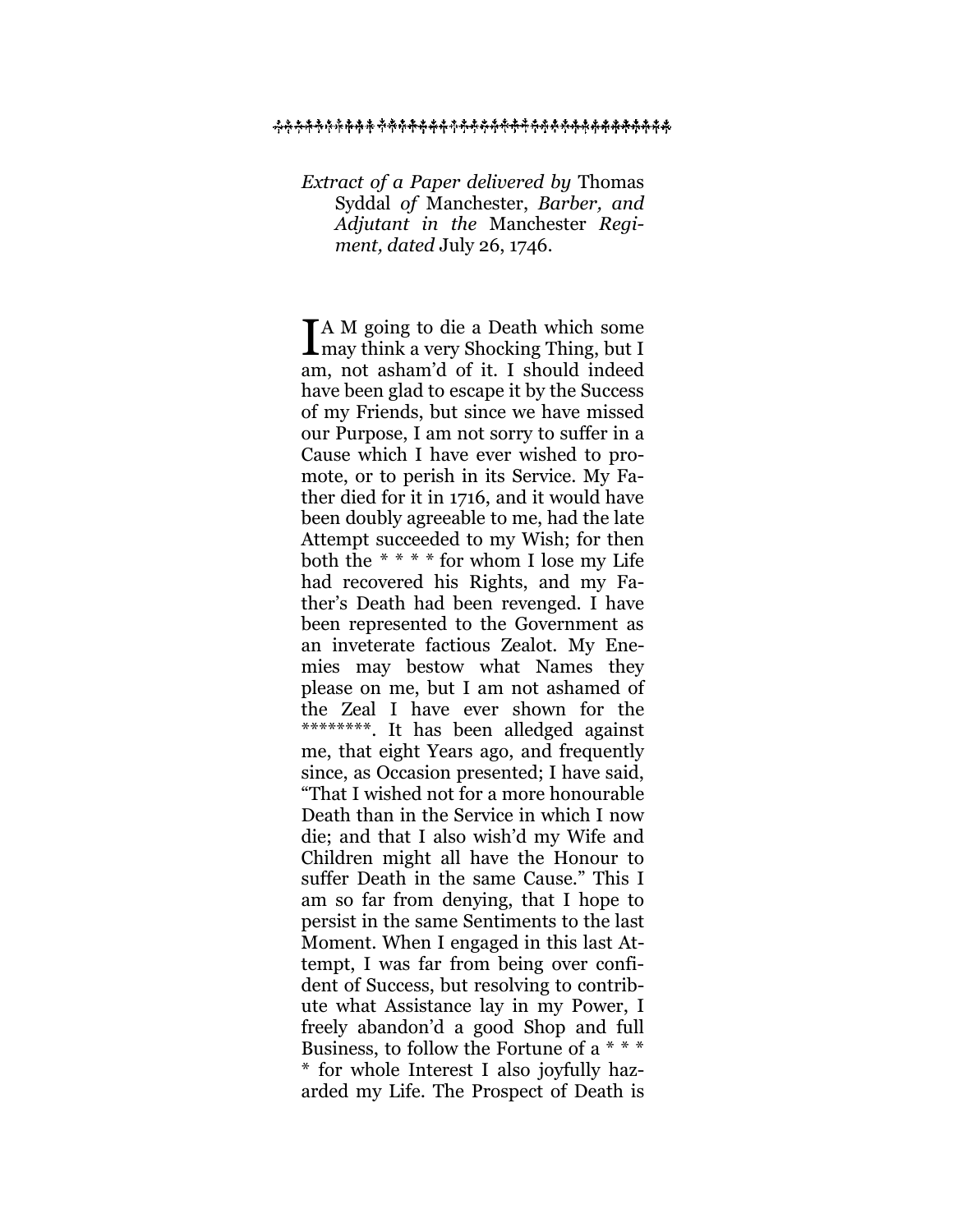not terrible to me, and I hope to die with a Resolution becoming a Man satisfied with his own Conscience.

*Thomas Syddal.*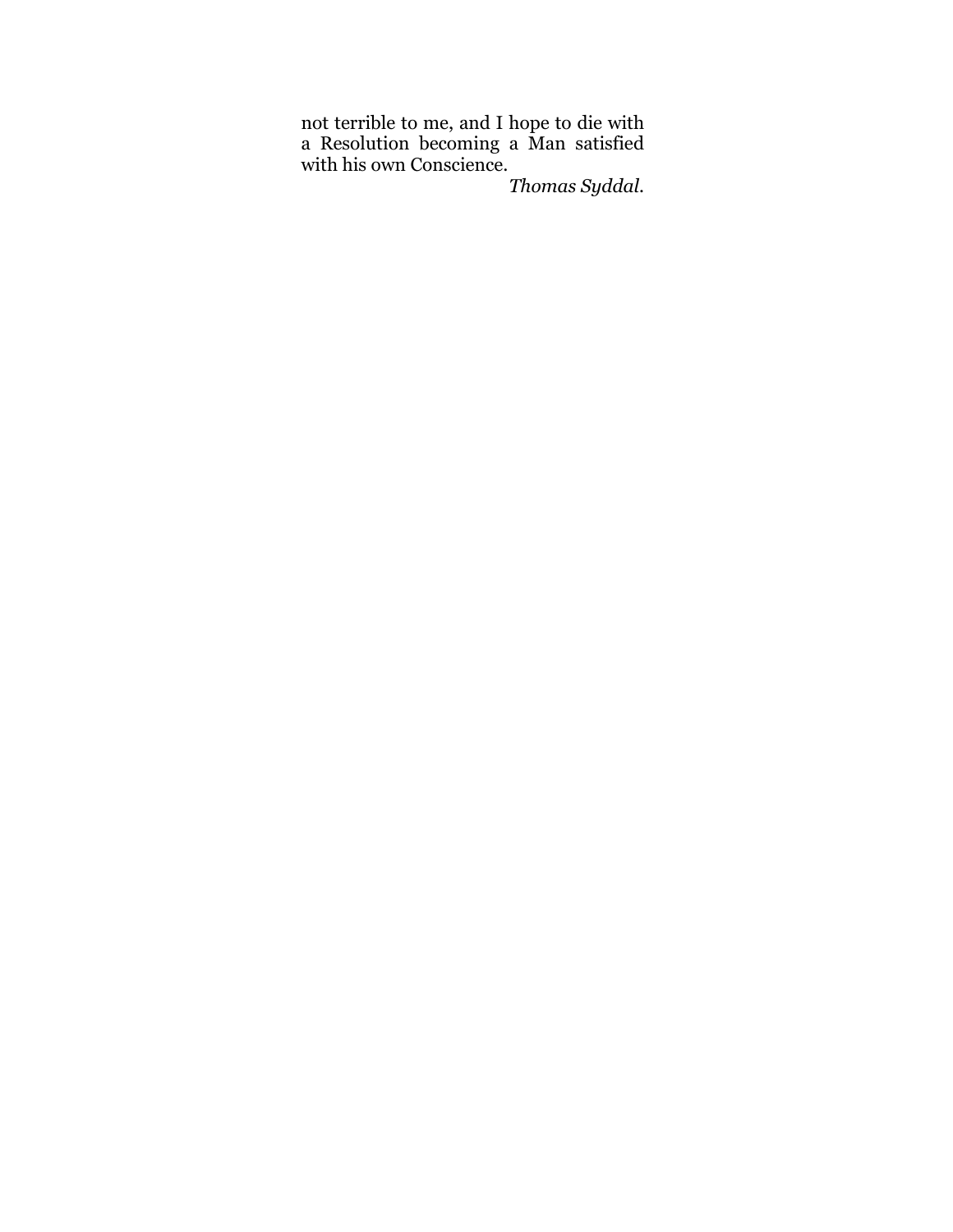#### ዹ፞ጙ<del>ኯ፞ኯ፞ኯኯኯኯኯኯኯኯኯኯኯኯኯኯኯኯኯኯኯኯኯኯኯ</del>ኯኯኯኯኯኯኯኯ<del>ኯ</del>

### *Delivered by* James Dawson, *Captain in the* Manchester *Regiment, dated* July 25, 1746.

**THE Man who suffers Death in a** THE Man who suffers Death in a<br>Cause which his own Conscience approves, may die chearfully; but God only knows what I suffer, when I reflect on the Terrors of my approaching dreadful End. My Fate bears the harder upon me, as I never desired to embark in any Party Contentions? As for the Cause in which I suffer, God knows I never once concerned myself about it; till Mr. *Peter Moss, \** with whom I unhappily was but too intimate, caused me to join with hind in that rash Undertaking, which has compleated my Ruin, and perhaps his Ruin too. I never desired to become a Rebel to King *George,* (both I and Family having always professed Revolution Principles) it was my unfortunate Immoralities only that induced me to it. The Wrath of God has overtaken me for my Sins: May Heaven be satisfied with this Attonement. O! that my Blood justly shed, may expiate my Guilt for innocent Blood unjustly spilt.† So great hath been my Wickedness, that; infinitely merciful as God Almighty is, I know not how to ask for Pardon. I have no Hopes but in *Jesus Christ*, my Blessed Redeemer. Yet how greatly do I merit his eternal Displeasure? How unfit alas was I for that sacred Profession which my early Wickedness began to scandalize, even on my first Appearance at the University, from whence I was so justly expell'd. Fatal to me was that Expulsion. But I forgive all who indi-

<sup>\*</sup> This *Moss* was taken at *Carlisle*, but escaped out of Prison after he was sent to *London.*

**<sup>†</sup>** This is supposed not to allude to the Blood spilt in opposing the Rebels, but to a Murder of which Mr. *Dawson* was suspected.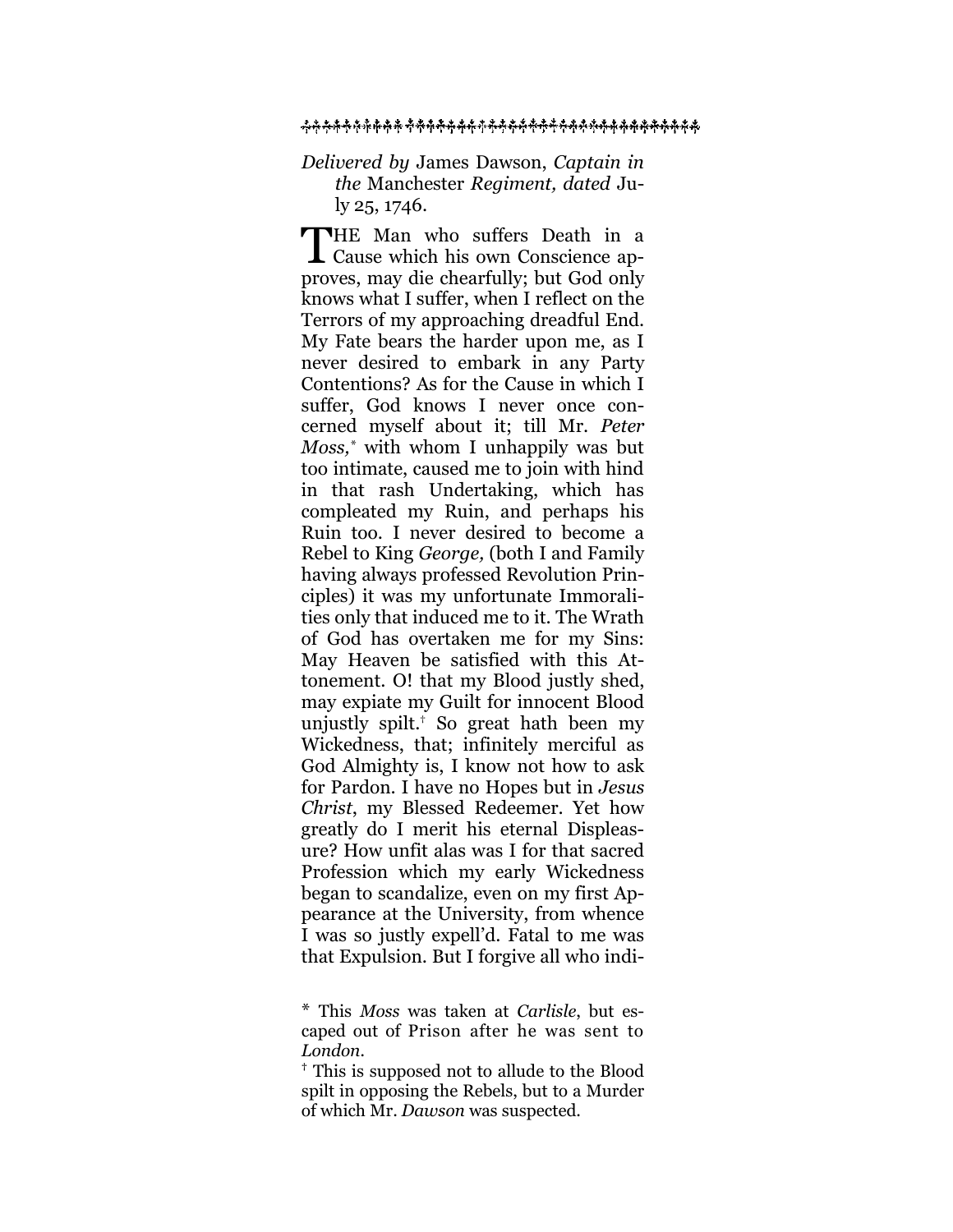rectly contributed to my Ruin; directly I believe no one ever design'd it. Even my Father, tho' justly incensed and provoked at my evil Courses, never did, I am satisfied, desire to see me so severely punished. I heartily forgive him for turning me out of his House, which occasioned my taking Refuge with the Rebels, for such I ever esteemed them: nor did I wish them to prosper, except on my own Account, for I had no other Resource, I saw no other Method of subsisting. My Spirits are so oppressed, I can say no more. God forgive me, the molt wretched of Sinners,

*James Dawson.*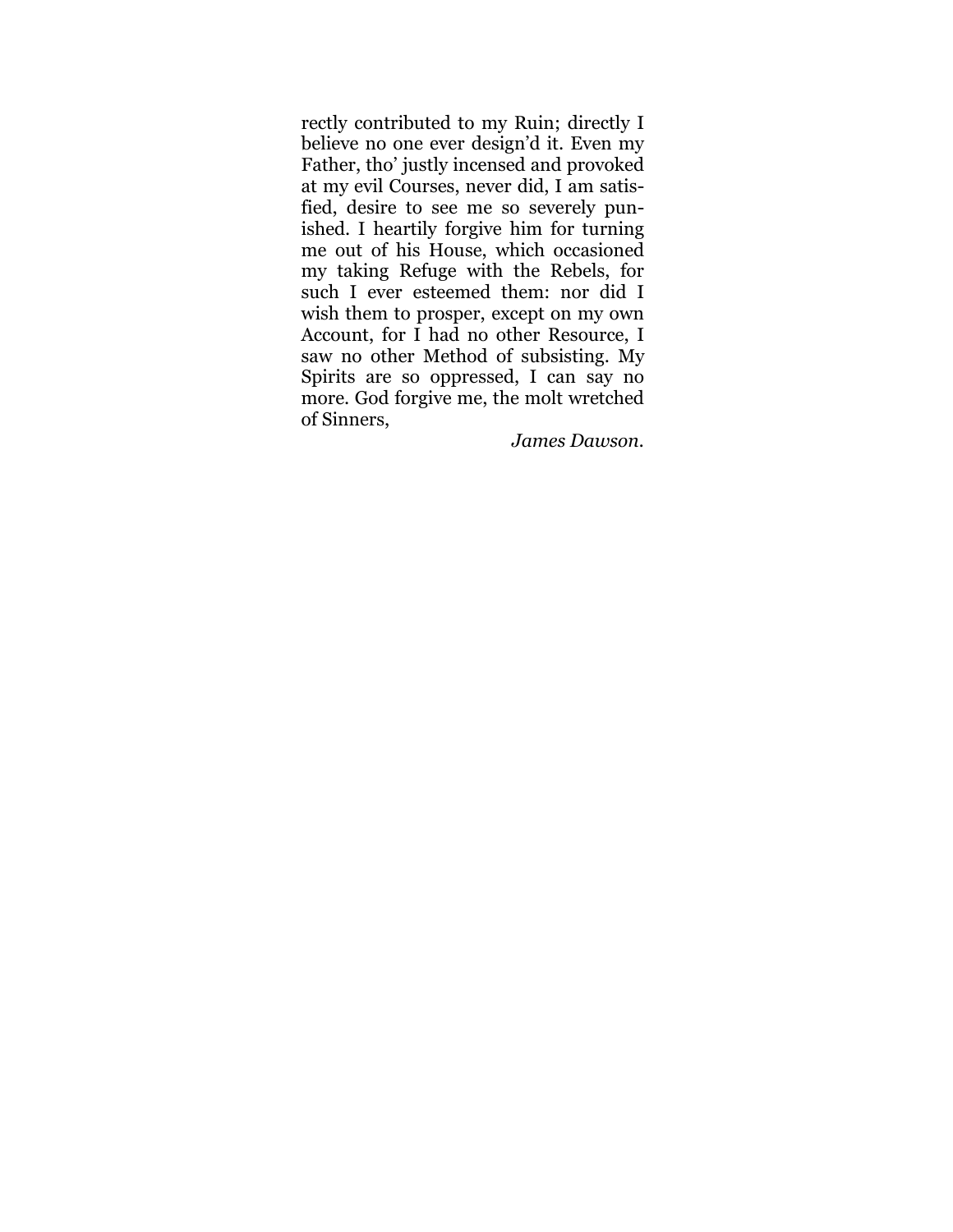Andrew Blood *of* Yorkshire, *Captain in the* Manchester *Regiment, deliver'd a Letter directed to Mr.* J. N. *of* L— ds; *of which Letter the following is an Abstract, it not being proper to give the whole*, *great Part of it relating to private Affairs.*

Having settled this Matter, I will now<br>disclose to you the present State of  $\blacksquare$   $\blacksquare$  disclose to you the present State of my Mind. I am not afraid of Death, nor so much shock'd at the Manner of it as I myself expected, when first I perceived my certain Danger. I was a Madman, I own, for embarking in this unhappy Affair, but you see many more; and Men of greater Abilities were deceived as well as myself.—I believe it is the Fate of *Englishmen* to be cheated by *French* Promises. I can die in Charity with all Men, but the King of *France* and his Ministers. On their Heads be the Blood of myself and fellow Sufferers. By an inconsiderate Dependance on their Promises our Lives are sacrificed. But Reflexions of this kind come too late, yet others may profit by them. The Remainder of the short Space allow'd me for Preparation for another Life, I shall apply to that End. Adieu, may you be happier in this Life than I have been, as for the next, all is Uncertainty before me; what is past I know, what is to come God knows, I know not; but I hope for the best. *A. Blood.*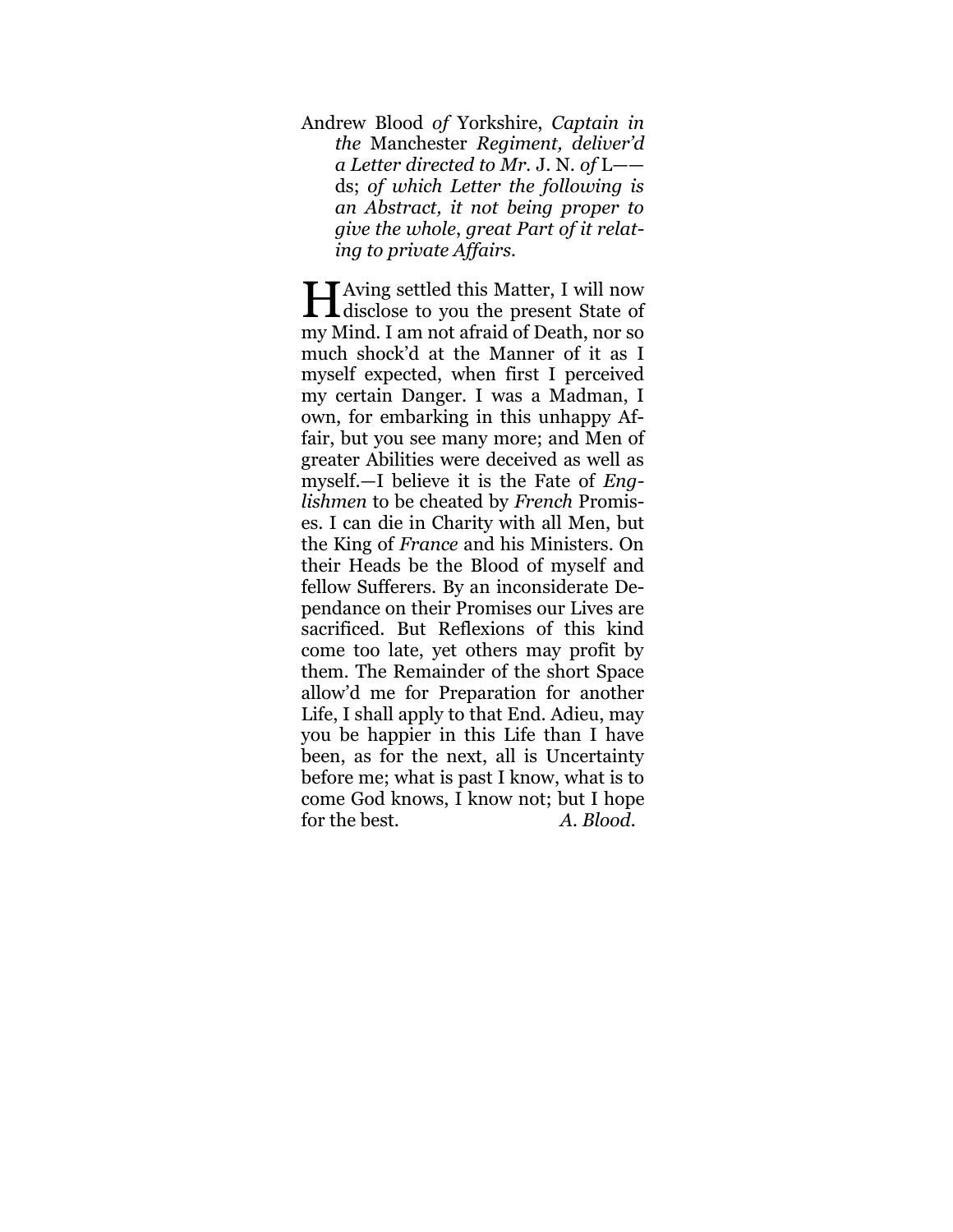### *Delivered by* Thomas Deacon, *Lieutenant Colonel in the* Manchester *Regiment*, *dated on the Day of Execution.*

FTER what has been said at my Try-**A**FTER what has been said at my Try-<br>al, I thought it would be unnecessary to add any Thing at my leaving the World, but some who are of another Opinion, have prevailed on me, for the Sake of Decency, and out of Regard to my Friends, to leave behind me a Confession of the Principles I die in.

God knows my Sincerity, I would not abjure the Cause of my Friends, nor renounce the Principles I have been educated in, tho' it were to save my Life. Nevertheless, as I believe the Cause is ruin'd for ever, I do not wish they should at any Time hereafter make another Attempt, for why should any more Blood be spilt to no Purpose. I do not believe the King intends to spare my Brother *Charles's* Life any more than he hath spared mine; but if he should find Mercy, I hope he will be grateful both to God and Man, and live soberly and quietly the rest of his Days.—I die in the Christian Faith, according to Doctrines of the Church of *England,* and hoping for Salvation through *Christ*, do meet my Death chearfully,

*'Thomas Deacon.*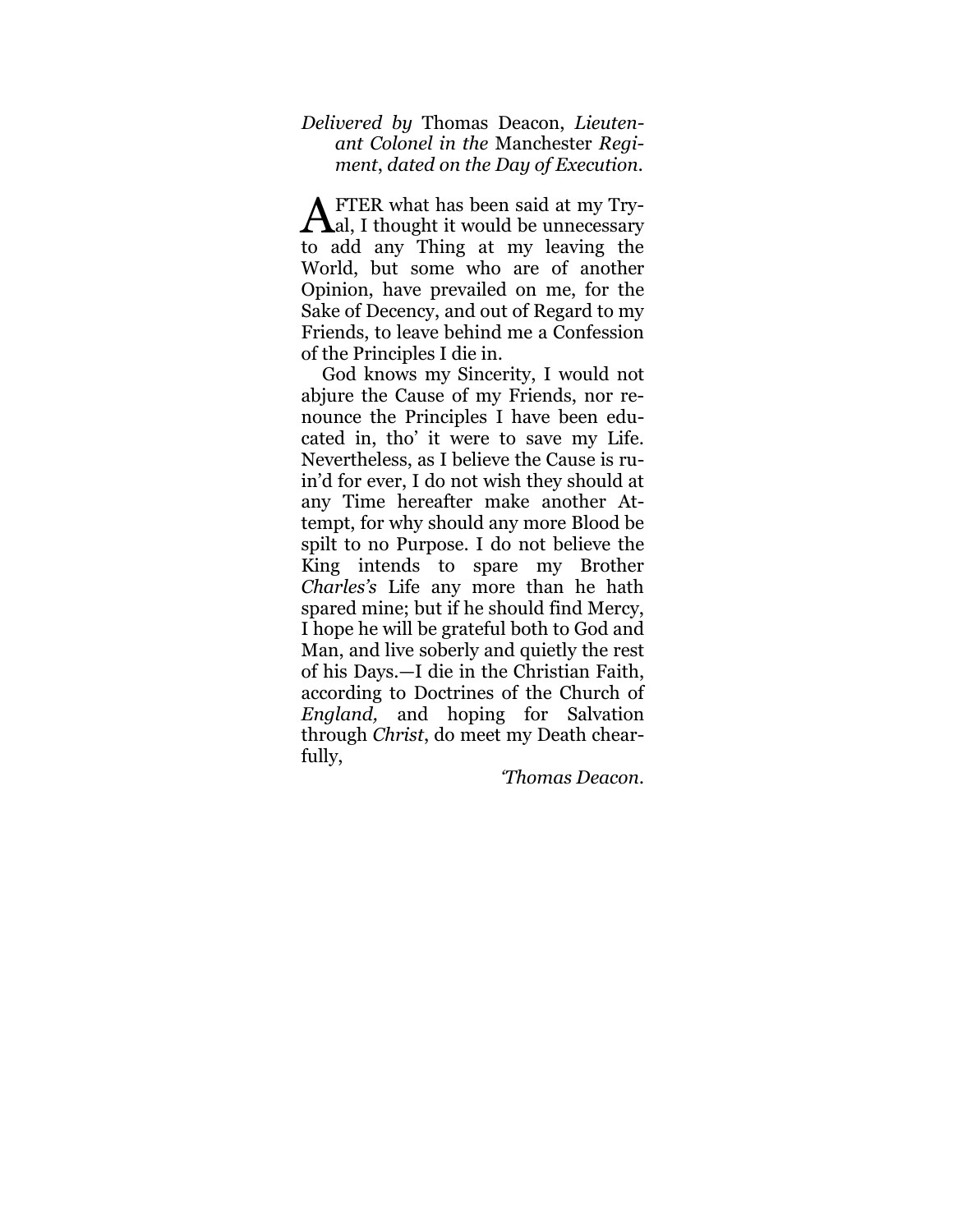Deliver'd by *Thomas Chadwick* of *Staffordshire* Lieutenant in the *Manchester* Regiment.

**ITTLE did I think I should ever have**<br> **Leome to this unhappy End, but I have L** come to this unhappy End, but I have merited it by my Folly. I engaged in the late Rebellion through principle, and not meerly through Necessity, as many unhappy Wretches did. I might easily have foreseen that with so few Forces we could never be successful, but I was infatuated and madly wrought my own Destruction. But, I now declare, was it to do again, I would not be concerned with the Pretender nor any of his Adherents. My Eyes Have been open'd, tho' alas! too late to prevent my Fate. I am now satisfied that the Rebellion in which I have been so unhappily engaged, was in itself, unjust, unnatural, and tended to the Destruction of my Country. But I hope my Punishment will expiate my Offence, and that the God of all Mercy will forgive an unhappy Wretch, who sincerely repents, and who the more confidently hopes for Pardon, as his Crimes proceeded rather from Errors in Judgment, than Profligacy of Disposition.

*Thomas Chadwick.*